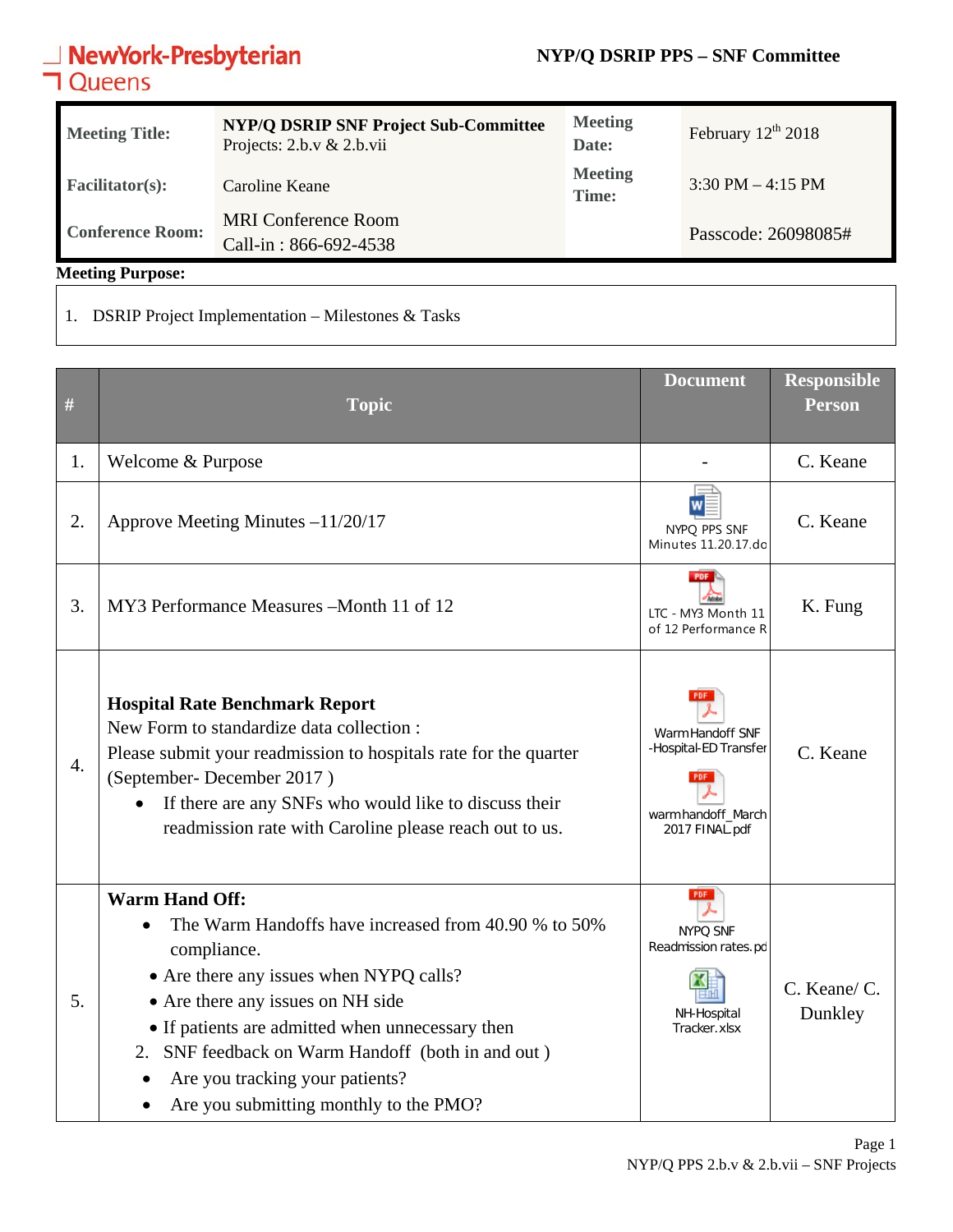#### **NYP/Q DSRIP PPS – SNF Committee**

# **△ NewYork-Presbyterian**<br>**コ** Queens

|    | Are you calling when you do not receive the hand off?<br>3. Tracking template                                                                                                                                                                                                                                                                                                          |                                    |  |
|----|----------------------------------------------------------------------------------------------------------------------------------------------------------------------------------------------------------------------------------------------------------------------------------------------------------------------------------------------------------------------------------------|------------------------------------|--|
|    | <b>Department Contacts:</b><br>1. Transfusion Unit: 718-670-1589 M-F 9pm-5pm<br>Radiology: 718-670-1050<br>2.<br>IR: 718-670-1496<br>3.<br>Endoscopy: 718-670-2904<br>4.<br>Swallow Evaluation: 718-670-2716<br>5.<br>Case Manager/Social Worker<br>ED Case Manager 917-732-6373 Hours 11am-11p,<br>6.<br>ED Social Worker 347-533-1149 12 pm-8pm<br>7.<br>a. As of 11/15 M-F 8am-12pm | <b>SNF Floor</b><br>Directory.xlsx |  |
| 6. | Questions & Open Discussion                                                                                                                                                                                                                                                                                                                                                            |                                    |  |
| 7. | Adjourn                                                                                                                                                                                                                                                                                                                                                                                |                                    |  |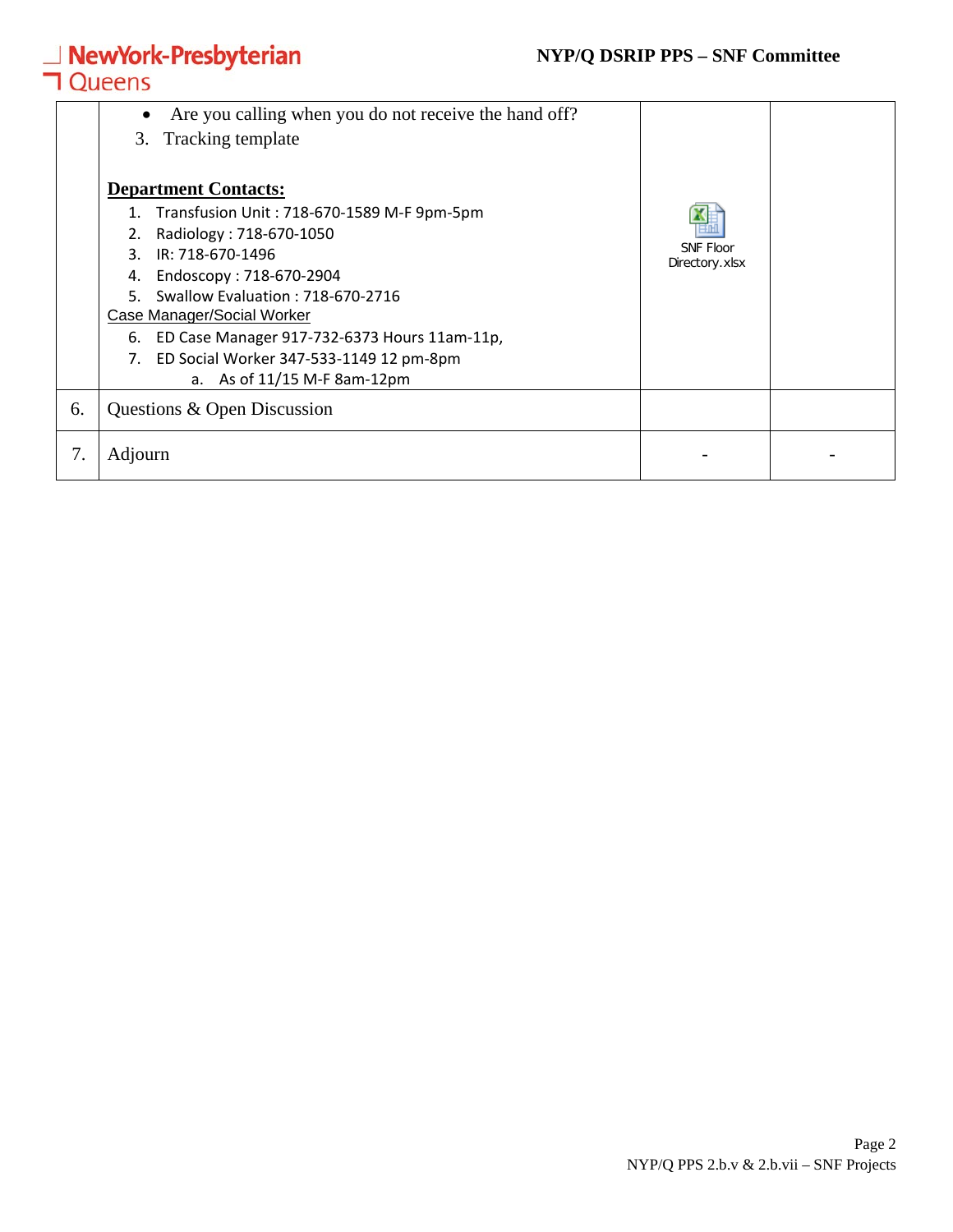## **New York-Presbyterian Queens PPS**

Project 2.b.v & 2.b.vii –SNF *Project Committee Meeting February 13TH 2018 3:30pm –4:15pm EST*

**Attendees**: K. Fung (NYPQ). M. Salomon (QBECF), H. Abdelaziz (NYPQ). E. Linchansky (Dry Harbor), J. Pavia (Dry Harbor), M. Gallardo (Rego Park), C. Keane (NYPQ), A. Pelman (Union Plaza), S. Freedman (Cliffside ), M. Deutch (Forest View), P. Stein (The Grand ), J. Singh (Margaret Tietz )

| <b>Topic</b> |                                             | <b>Discussion</b>                                                                                                                                                                                                                                                                                                                                                                                                                                                                                                                                                    | <b>Actions</b>                                                                                |
|--------------|---------------------------------------------|----------------------------------------------------------------------------------------------------------------------------------------------------------------------------------------------------------------------------------------------------------------------------------------------------------------------------------------------------------------------------------------------------------------------------------------------------------------------------------------------------------------------------------------------------------------------|-----------------------------------------------------------------------------------------------|
|              | Agenda:                                     | Welcome & Purpose<br><b>Approve Meeting Minutes</b><br>Hospital Rate Benchmark Report<br>Warm Hand Offs<br>Questions & Open Discussion                                                                                                                                                                                                                                                                                                                                                                                                                               | N/A<br>$\bullet$                                                                              |
|              | 2. Approve Meeting<br>Minutes:<br>C. Keane  | The committee reviewed the meeting minutes from 11.20.17<br>$\bullet$                                                                                                                                                                                                                                                                                                                                                                                                                                                                                                | The Committee unanimously<br>approved the meeting minutes.                                    |
| 3.           | <b>MY3 Performance</b><br>Measures: K. Fung | K. Fung reviewed six quality measures that are associated with the<br>long-term care projects. The six quality measures that were<br>discussed are preventable ED visits, PQI 90, potential avoidable<br>readmissions, Adult Access preventive (20-44), (45-64) and (65 and<br>older).<br>Out of the six quality measures presented, potentially preventable ED<br>visits were the only quality metric met.<br>The PPS did not meet the quality metrics for PQ90 and potentially<br>avoidable readmissions, adult access, and potentially avoidable<br>readmissions. | The PMO will use quality<br>data to start action planning<br>to improve clinical<br>outcomes. |